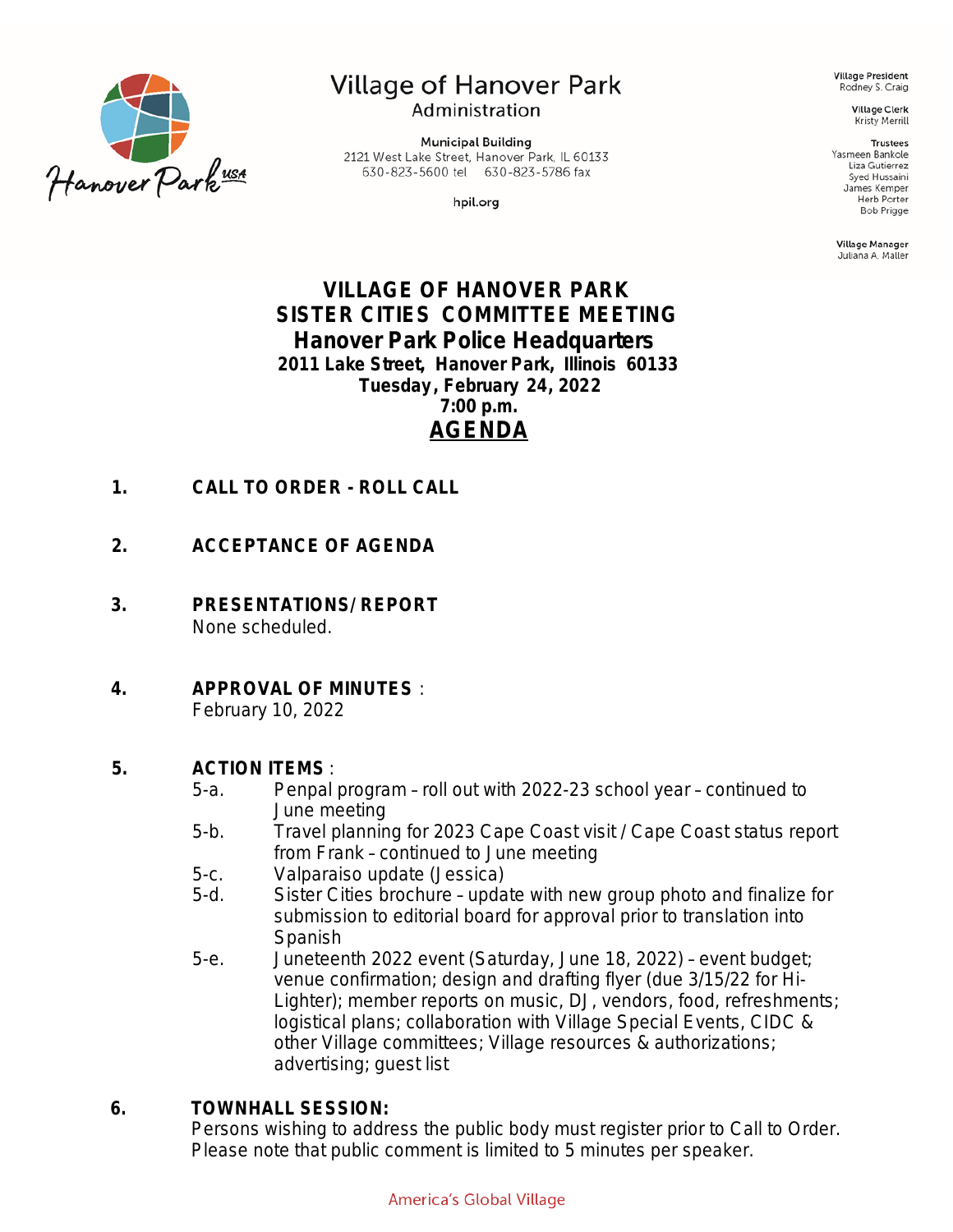### **7. OLD BUSINESS (NON-ACTION ITEMS):**

- 7-a. Recap of recent activities
- 7-b. Budget activity update

**Hanover Park Sister Cities Committee Meeting Agenda** – *February 24, 2022*  Page 1 of 2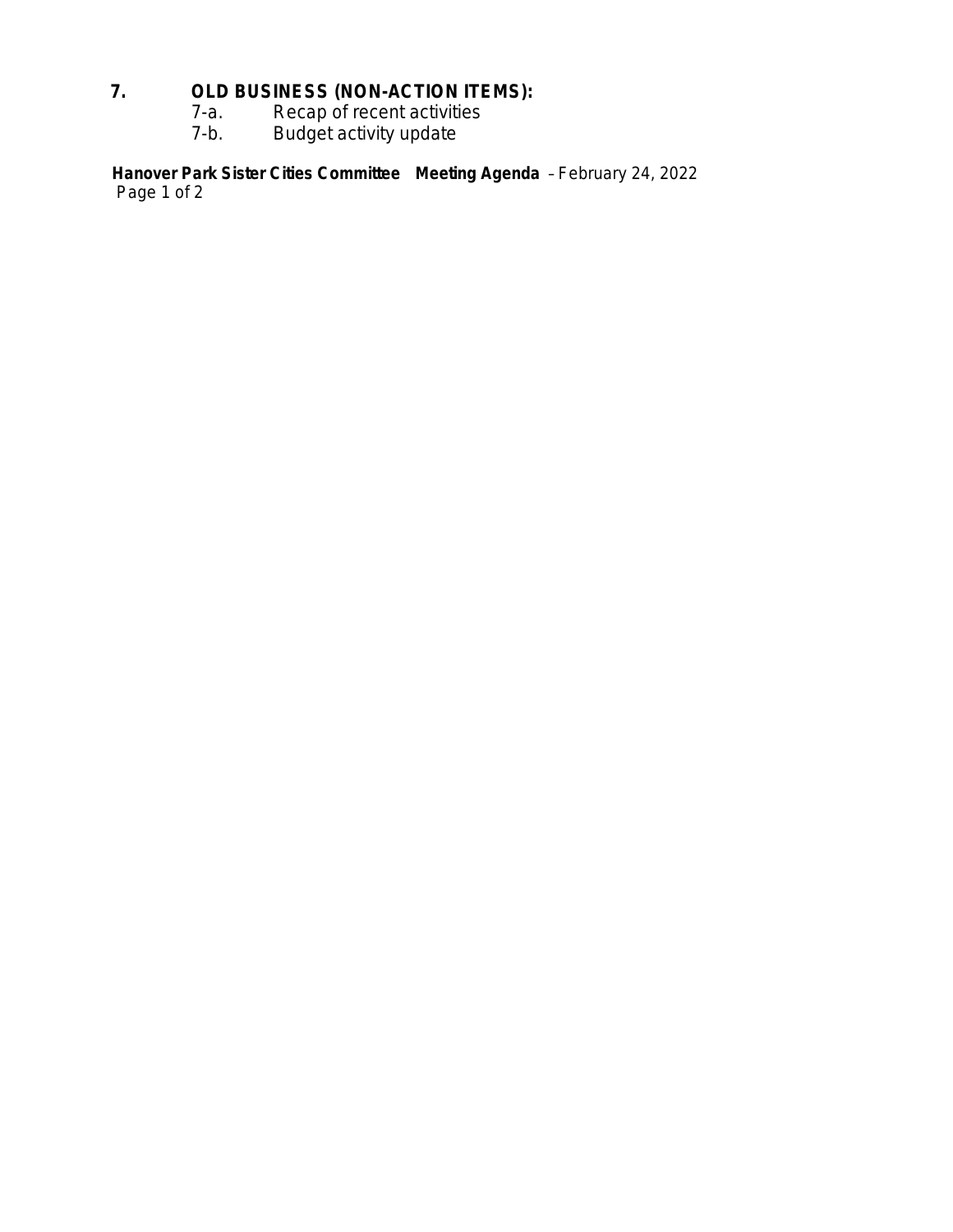# **8. NEW BUSINESS (NON-ACTION ITEMS)** :

- 8-a. Upcoming event announcements
- 8-b. Agenda topics for upcoming meetings

# **9. ADJOURNMENT**